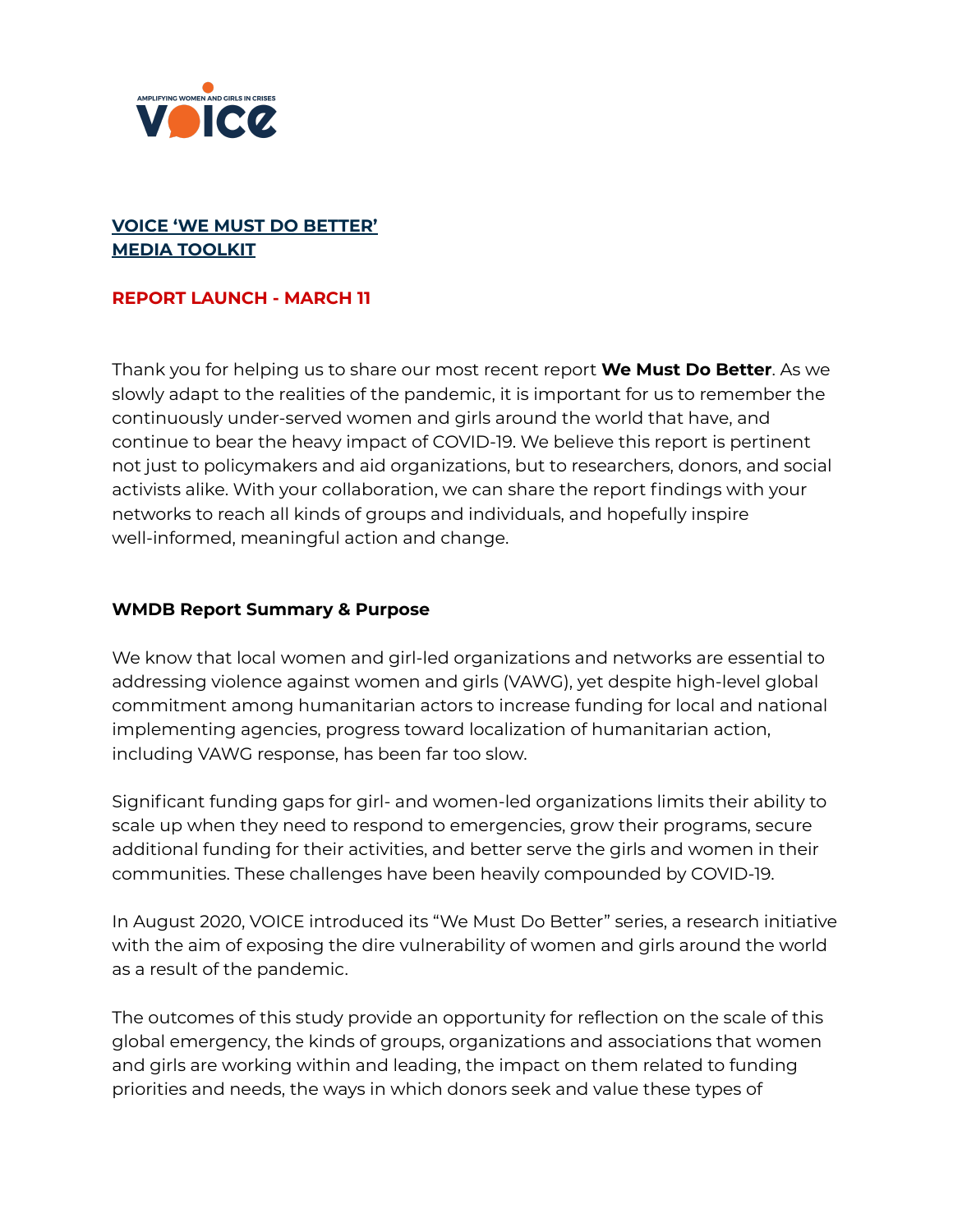

partners, and the kinds of needs that are central in the on-going COVID-19 pandemic response.

## **VISUAL GRAPHICS AND PRESS ITEMS - [FOLDER](https://drive.google.com/drive/folders/1PBzl9DcSUP2yAV0lKhv8SwPW_tH1Pa3p?usp=sharing)**

Please feel free to use our visual graphics provided in the comms pack folder. There is a promotional visual for the WMDB report, as well as a visual for the VOICE and UNICEF Virtual Listening Session.

**VOICE X UNICEF "WE MUST DO BETTER" LISTENING SESSION (March 15, 10amET)** Details and Registration link: <https://voiceamplified.org/webinar-march-15/>

## **Suggested text for sharing on social media:**

We've provided suggested text to accompany social media posts for various platforms if you would like to use them. You may copy and paste directly, or use them as context to create your own posts.

Please tag our social channels on your posts so we can like and share! Instagram: [@voiceamplified](https://www.instagram.com/voiceamplified/) Twitter: [@voicesamplified](https://twitter.com/voicesamplified) Facebook: [@VOICEAmplified](https://www.facebook.com/VOICEAmplified/) LinkedIn: [@VOICEamplified](https://www.linkedin.com/company/voiceamplified/)

| <b>Platform</b> | Suggested text to share the report                                                                                                                                                                                                                                                                                                                                                                                     |
|-----------------|------------------------------------------------------------------------------------------------------------------------------------------------------------------------------------------------------------------------------------------------------------------------------------------------------------------------------------------------------------------------------------------------------------------------|
| Instagram       | @VOICEamplified has released its landmark "We Must Do Better"<br>report, which exposes the dire vulnerability of women and girls<br>around the world as a result of the pandemic. Read about the<br>challenges women-led organizations and service providers are<br>facing, and how the humanitarian system has failed them. Here's<br>the report: voiceamplified.org/[LINK TBD] #WeMustDoBetter<br>#LOUDER #VOICEWMDB |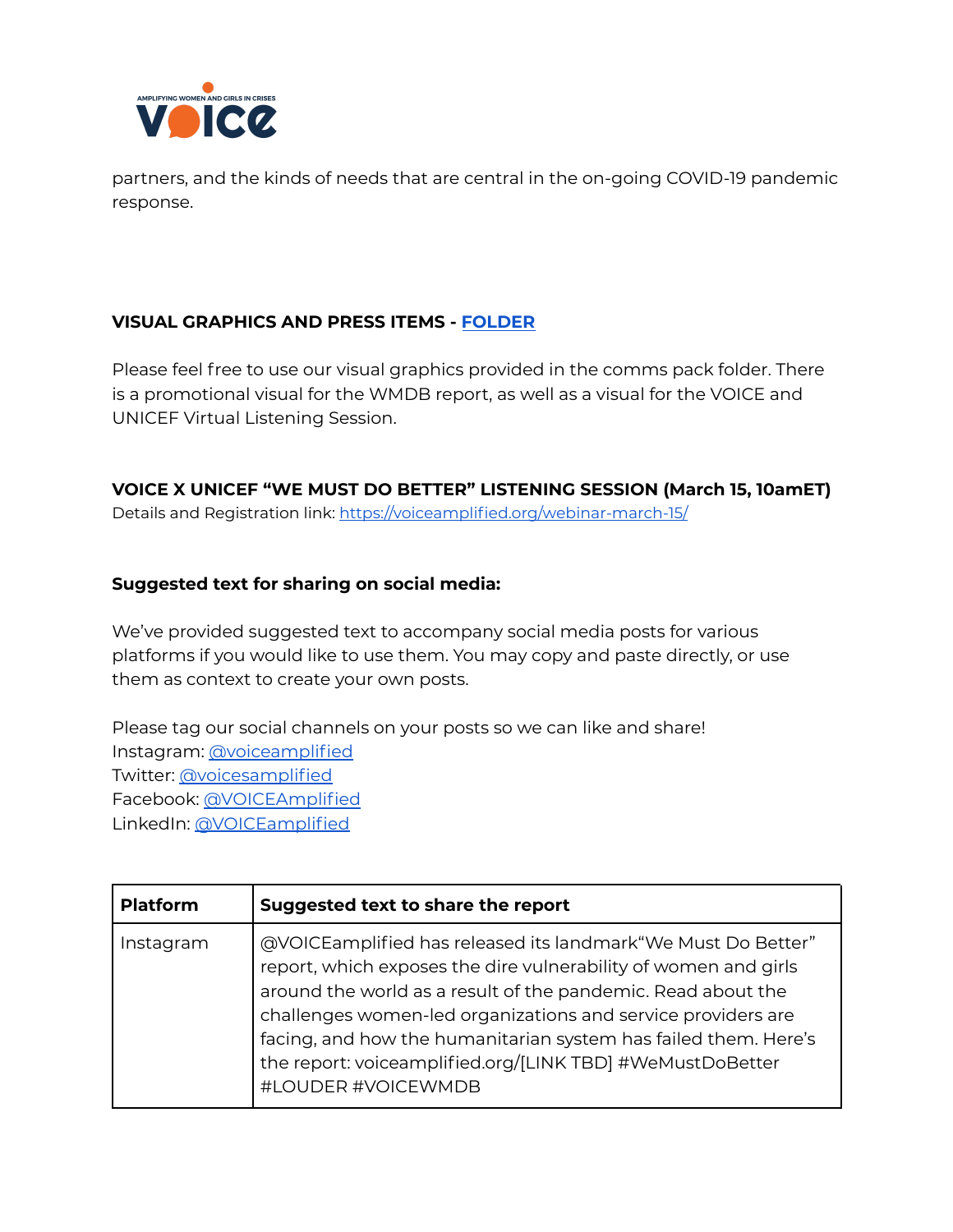

٦

r

| Twitter            | @voicesamplified has released its landmark"We Must Do Better"<br>report, which exposes the dire vulnerability of women and girls<br>around the world as a result of the pandemic. Read it here:<br>voiceamplified.org/[LINK TBD] #WeMustDoBetter #LOUDER<br>#VOICEWMDB                                                                                                                                                 |
|--------------------|------------------------------------------------------------------------------------------------------------------------------------------------------------------------------------------------------------------------------------------------------------------------------------------------------------------------------------------------------------------------------------------------------------------------|
| Facebook           | @VOICEamplified has released its landmark "We Must Do Better"<br>report, which exposes the dire vulnerability of women and girls<br>around the world as a result of the pandemic. Read about the<br>challenges women-led organizations and service providers are<br>facing, and how the humanitarian system has failed them. Here's<br>the report: voiceamplified.org/[LINK TBD] #WeMustDoBetter<br>#LOUDER #VOICEWMDB |
| LinkedIn           | @VOICEamplified has released its landmark "We Must Do Better"<br>report, which exposes the dire vulnerability of women and girls<br>around the world as a result of the pandemic. Read about the<br>challenges women-led organizations and service providers are<br>facing, and how the humanitarian system has failed them. Here's<br>the report: voiceamplified.org/[LINK TBD] #WeMustDoBetter<br>#LOUDER #VOICEWMDB |
| <b>Newsletters</b> | https://us20.campaign-archive.com/?u=5521ecae714a667cc42c1f197<br>&id=ec11454a17                                                                                                                                                                                                                                                                                                                                       |

## **ALT TEXT FOR IMAGES**

For Twitter, LinkedIn and Facebook graphics: